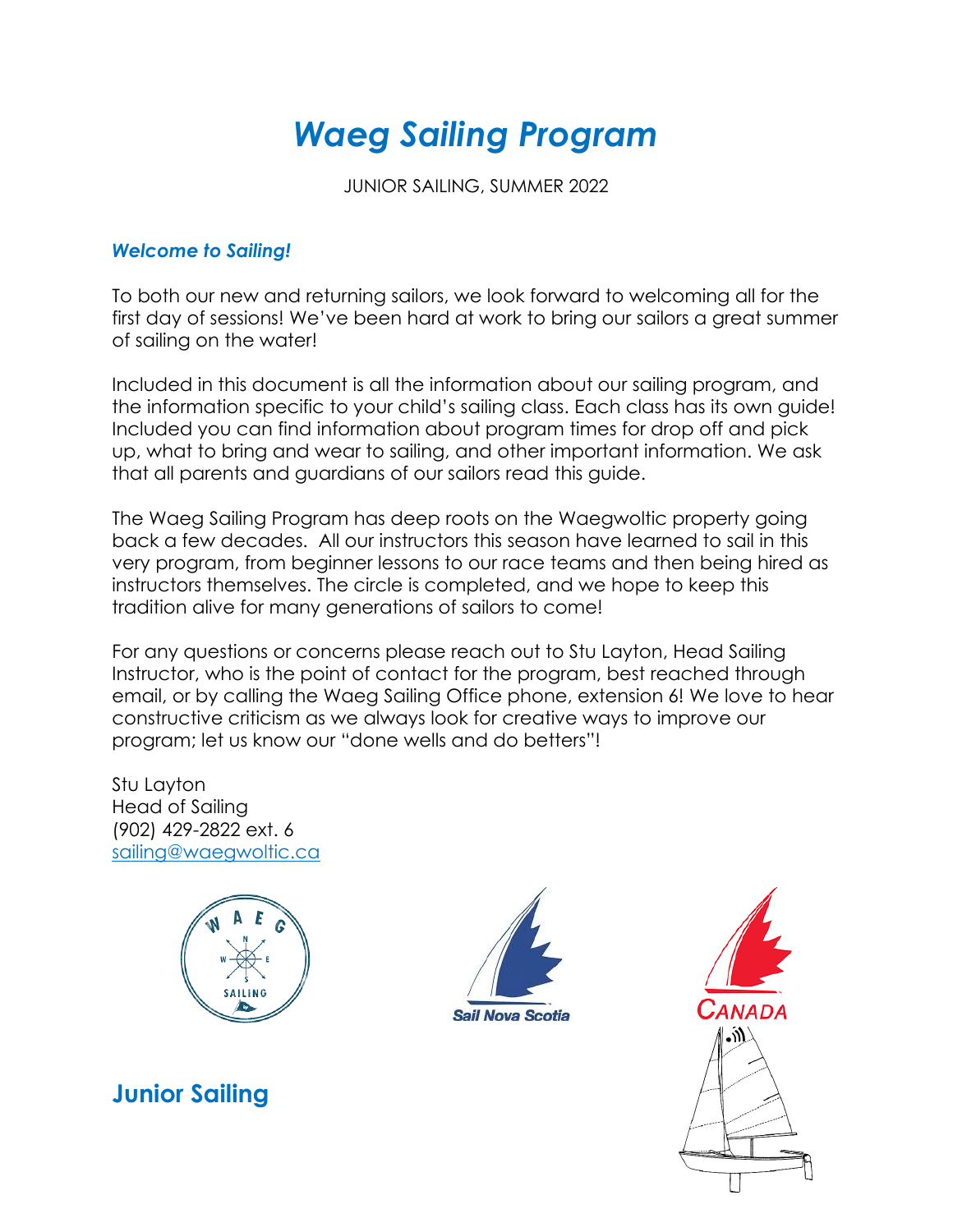#### **Morning drop-off 8:30-9:00 AM Pick-up 4:00-4:30 PM**

*Drop off and Pickup is done at the Sailing Building. If your child is getting themselves to and from sailing they require written permission, emailed to [sailing@waegwoltic.ca](mailto:sailing@waegwoltic.ca) We will always have staff members here until 5PM to ensure all sailors get home safe!* 

There is a healthy, brown-bag **Lunch Plan** available for sailors, which also requires registration online at [www.waegwoltic.ca](http://www.waegwoltic.ca/) and costs \$50/week. Lunch Plans can be added at any point during the session, but registration prior to the start date of Camp will ensure your child receives their lunch every day of the week. No partial week or by-the-day lunch options are available. All sailors are required to have a lunch, whether from home or from Lunch Plan. We also require sailors bring snacks and a reusable water bottle they can refill throughout the day!

### **Respect**

Being on the water is an amazing opportunity, but also carries with it a lot of risks. Listening to and respecting coaches is always necessary for the successful, safe, and fun provision of any sailing camp. Disciplinary action is dealt with on a caseby-case basis and will involve sailors' parents if necessary.

Respect is a crucial element of the success of the Waeg Sailing program. Sailors and staff absolutely must respect themselves, their fellow sailors, sailing building and all equipment, and the entire Waeg Staff while at Sailing Camp. Any disrespect will not be tolerated and will be handled accordingly.

# **What To Bring!**

**Bolded** items are **mandatory** 

- **1. Coastguard-approved, size-appropriate PFD**
- **2. Waterproof layers** *e.g., rain jacket, splash pants*
- **3. Change of clothes**
- **4. Reusable water bottle** *can be refilled throughout the day!*
- **5. Long sleeve sun/water shirt**
- **6. Swimsuit and towel**
- **7. Sunscreen** *SPF 50 or higher*
- **8. Closed-toe shoes** *e.g., water shoes or Keens, to protect feet!*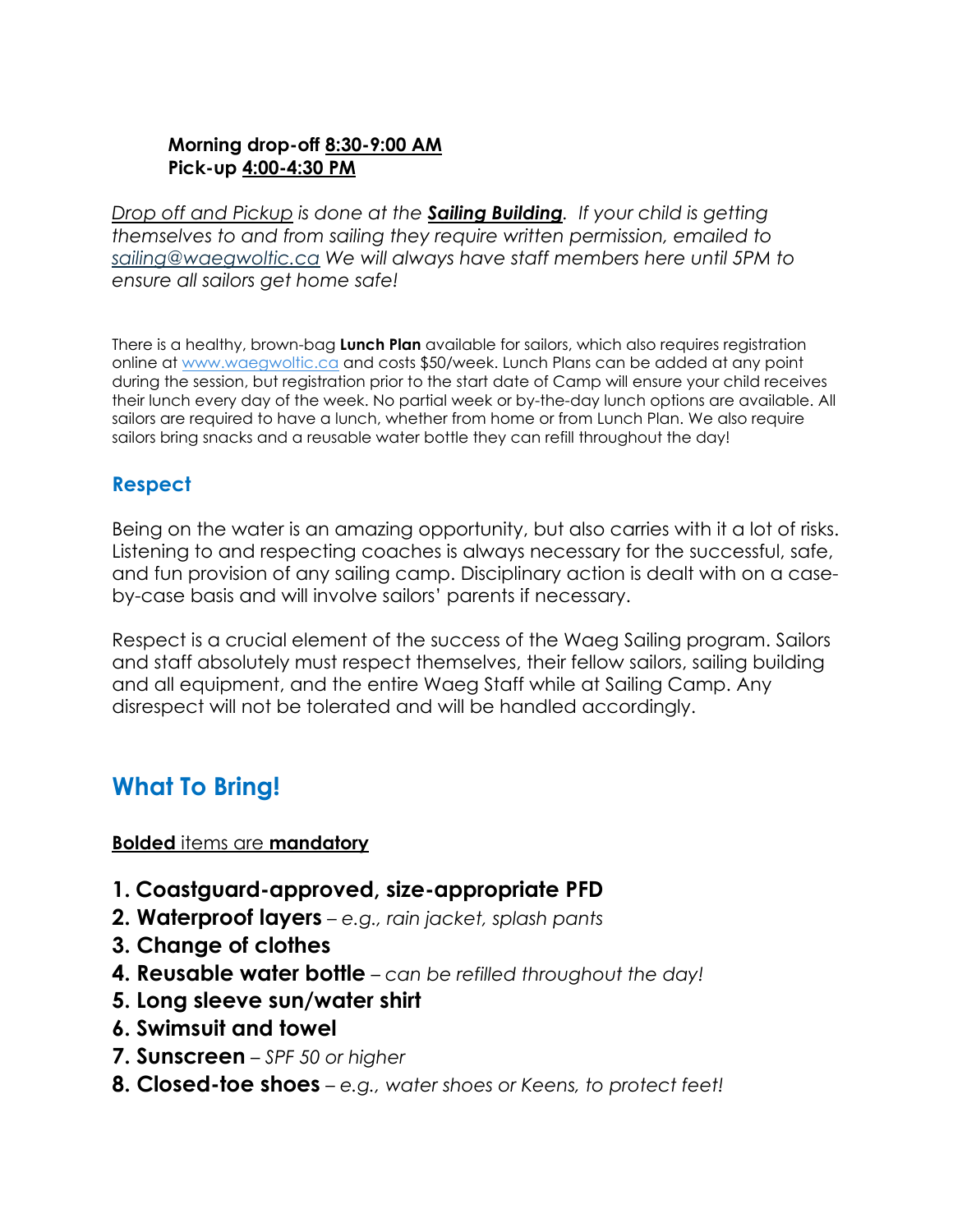### **9. Lunch and snacks**

10. Hat

11. Sunglasses – *100% UV/UVA proof recommended*

*If you have any questions or concerns about where to find the necessary gear to bring to sailing (particularly lifejackets and sailing gear), please get in touch with us! All items brought to sailing are at the owner's risk as the Waeg is not responsible for any lost or stolen items left in the lockers, in the lifejacket bin, or in the building overnight. We recommend sailors leave electronics at home while they are at sailing camp. If, for communication purposes, you would prefer your sailor keeps their cell phone with them, they are to be kept in backpacks,*  lockers, or in a safe place and not to be used during camp time.

### **PFDs** *(Life Jackets)*

**Coast Guard approved, size-appropriate Personal Flotation Devices (PFDs) must be worn by sailors and staff at all times**, on the docks and on the water. To ensure your child's PFD fits properly, pick them up by the lifejacket - if they can slip out of it, the PFD either doesn't fit or hasn't been adjusted to fit them.

*Sailors that do not have a PFD that fits them properly will not be allowed on the water. If you require assistance finding a suitable PFD for your child, please do not hesitate to get in contact with the Head Coach at sailing@waegwoltic.ca for recommendations. PFDs can be purchased at Canadian Tire, the Binnacle, and the Yacht Shop.*

### **Closed-Toe Shoes**

To protect our feet at sailing, on the boats and on the docks, we wear closedtoe shoes. If you can see your toes in your shoes, they aren't safe for sailing! **Closed-toe shoes are mandatory to wear at sailing** and children without them will not be allowed to sail. Closed-toe shoes (such as water shoes or Keens) can be purchased at Canadian Tire, Sportchek, the Binnacle, and the Yacht Shop.

### **Clothing Tips**

Choosing the right clothes to wear to sailing is important! The best advice we can give: **don't send your sailor in their nicest clothes.** Clothes and belongings are often lost in the vortex of the building, and our sailors usually don't get sent home as clean as they arrived! Each sailor will have access to a locker or cubby in our building to keep their belongings for the day. Sailors are welcome to leave their PFDs overnight, but all other belongings should be brought home at the end of the day.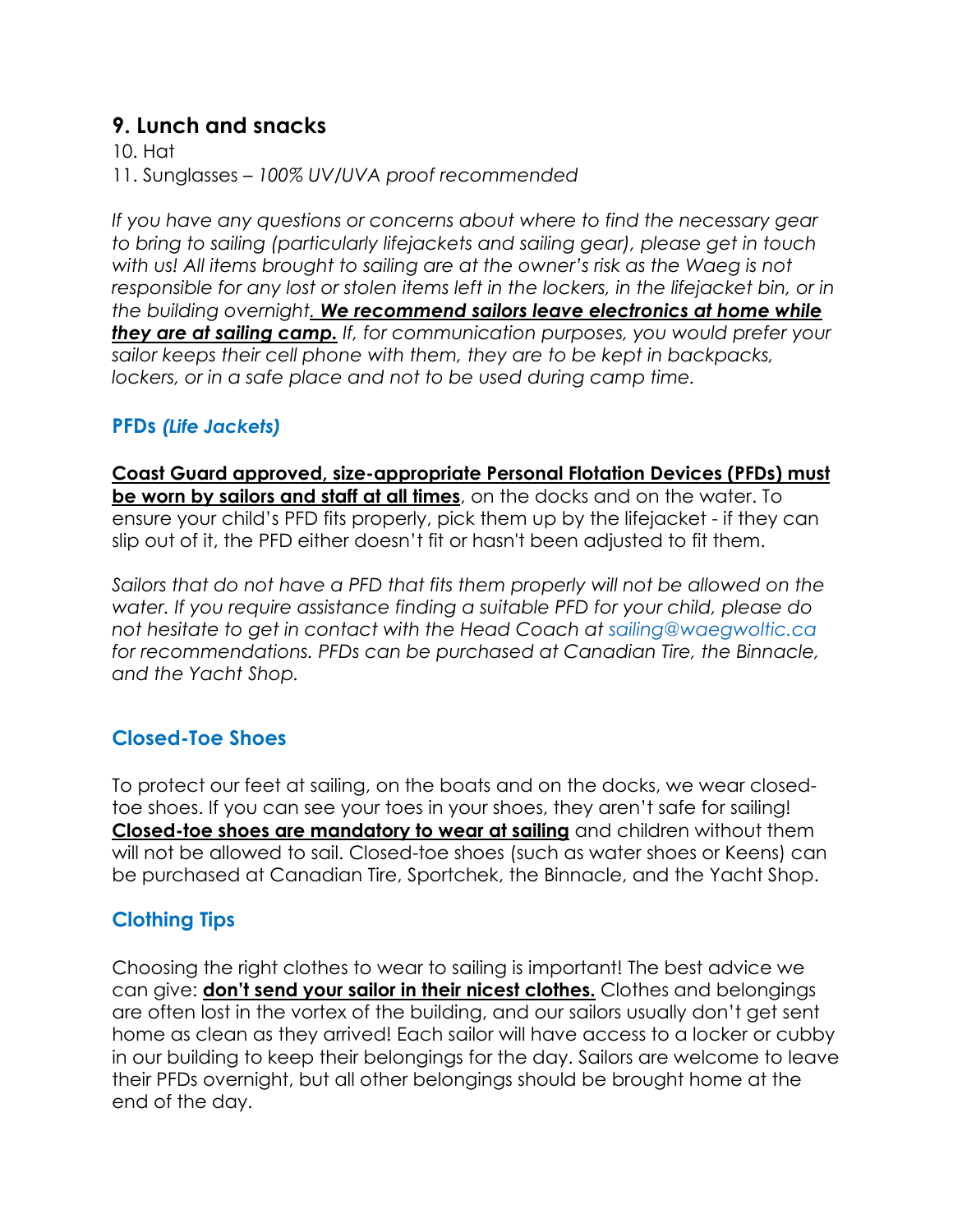#### **All items should be labelled with names!**

*If you have any questions or concerns about where to find the necessary gear to bring to sailing (particularly lifejackets and sailing gear), please get in touch*  with us! All items brought to sailing are at the owner's risk, the Waeg is not responsible for any lost or stolen items left in lockers, the lifejacket bin, or left in *the building overnight.*

# **Sun Safety**



Fun in the sun is awesome, but we need to keep sun safety in mind! This means drinking lots of water throughout the day and at the end of every day. While we always wear sunscreen, we recommend everyone wears quick-dry long sleeve water shirts or sun shirts. This is a best practice we live by! Hats and buffs are also great sun protection products that protect the skin while out on the water. Sunscreen should be applied throughout the day to any exposed skin; there will be designated water and sunscreen breaks throughout the day. **Make sure to have your sailor drink lots of water when they come home at the end of day!**





The Junior Sailing Class will always aim to spend as much time on the water as possible! With that in mind, there are always some conditions that are not suitable for our sailors' age and sailing ability. As sailors we keep our eyes on the weather and always have a few backup plans!

The unsuitable conditions for this class could be lots of rain, too much wind, heat warnings or thunder. With these weather conditions the class may decide to stay on land and do other activities and sailing-related lessons.

## *A Day as a Junior Sailor!*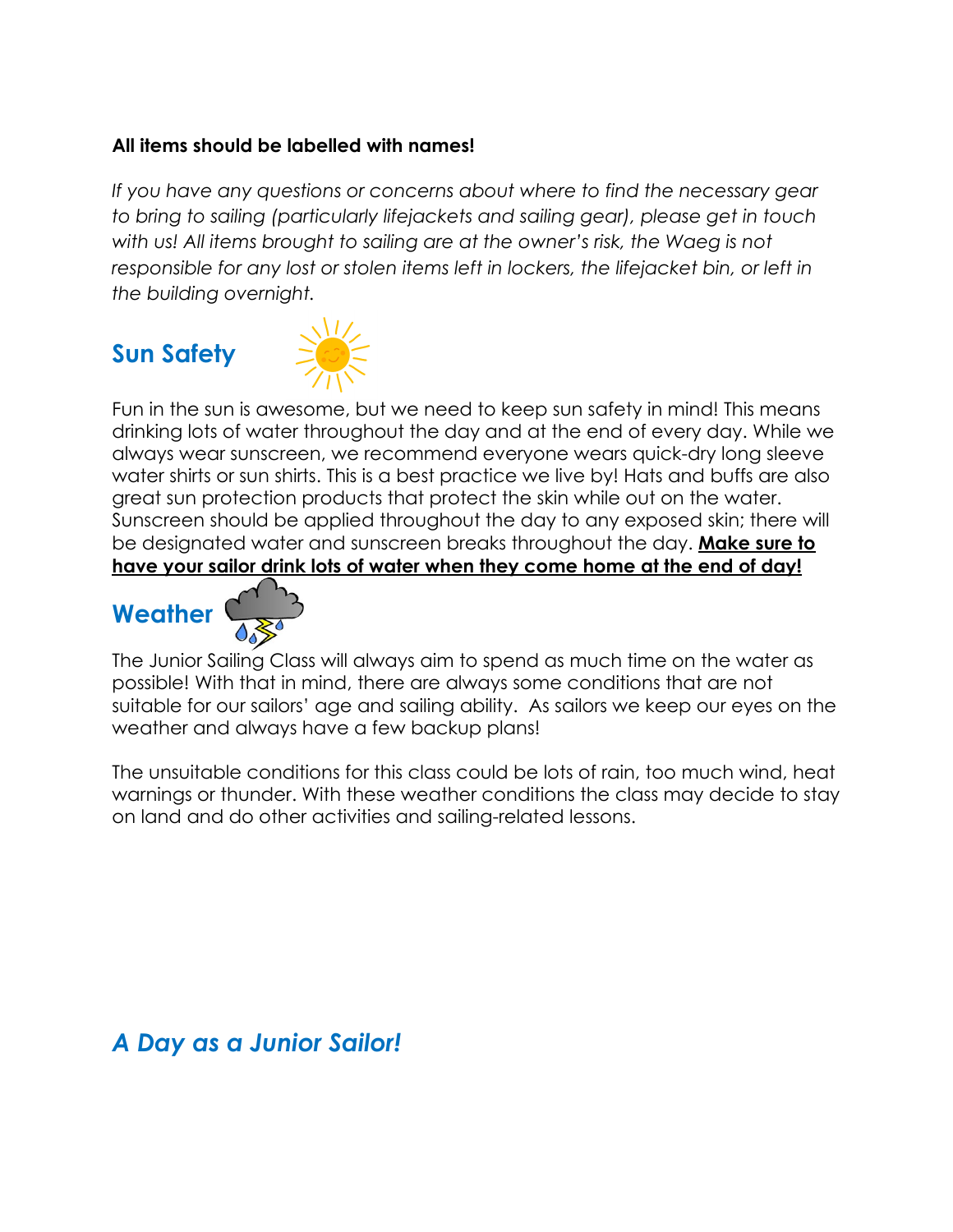**8:30-9:00 AM** Sailors are dropped off and meet their instructors at the sailing building. Sailors are signed in for the day!

**9:05 AM** The class starts their day. A few morning games are played to start off the day. Lesson plans are announced for the day.

**10:00 AM** After a morning lesson or activity, the class prepares for the water, where they will do their on-water activity for the morning. This could be a steering lesson followed by an on-water drill, or a wind direction lesson followed by an adventure sail!

**12:00 PM** Lunchtime! Those participating in the Lunch Program will receive their lunches from our staff, and the Junior class has an outdoor lunch supervised by their instructors.

**1:00 PM** The lunch hour ends, and the afternoon session begins. This includes prepping for the water, having sunscreen parties, and completing lifejacket and closed toe shoes checks. The afternoon lessons will usually build on the morning lesson, and lots of time is spent on the boats and the water!

**3:30 PM** The Junior class is usually back on land by 3:30 pm. On a nice day this could be time for an afternoon swim, followed by packing up and preparing for pickup.

**4:00 PM** The Junior class is underneath their tent on the sailing hill and ready for pickup. Pickup goes until 5 pm at the very latest.

Typically, for any sailor left after 5 pm we make phone calls to ensure our sailors get home!

# **To Our Sailing Parents**

The staff at Waeg Sailing are dedicated to delivering the best possible sailing programming for all sailors and their families at the Waeg. As we are lucky enough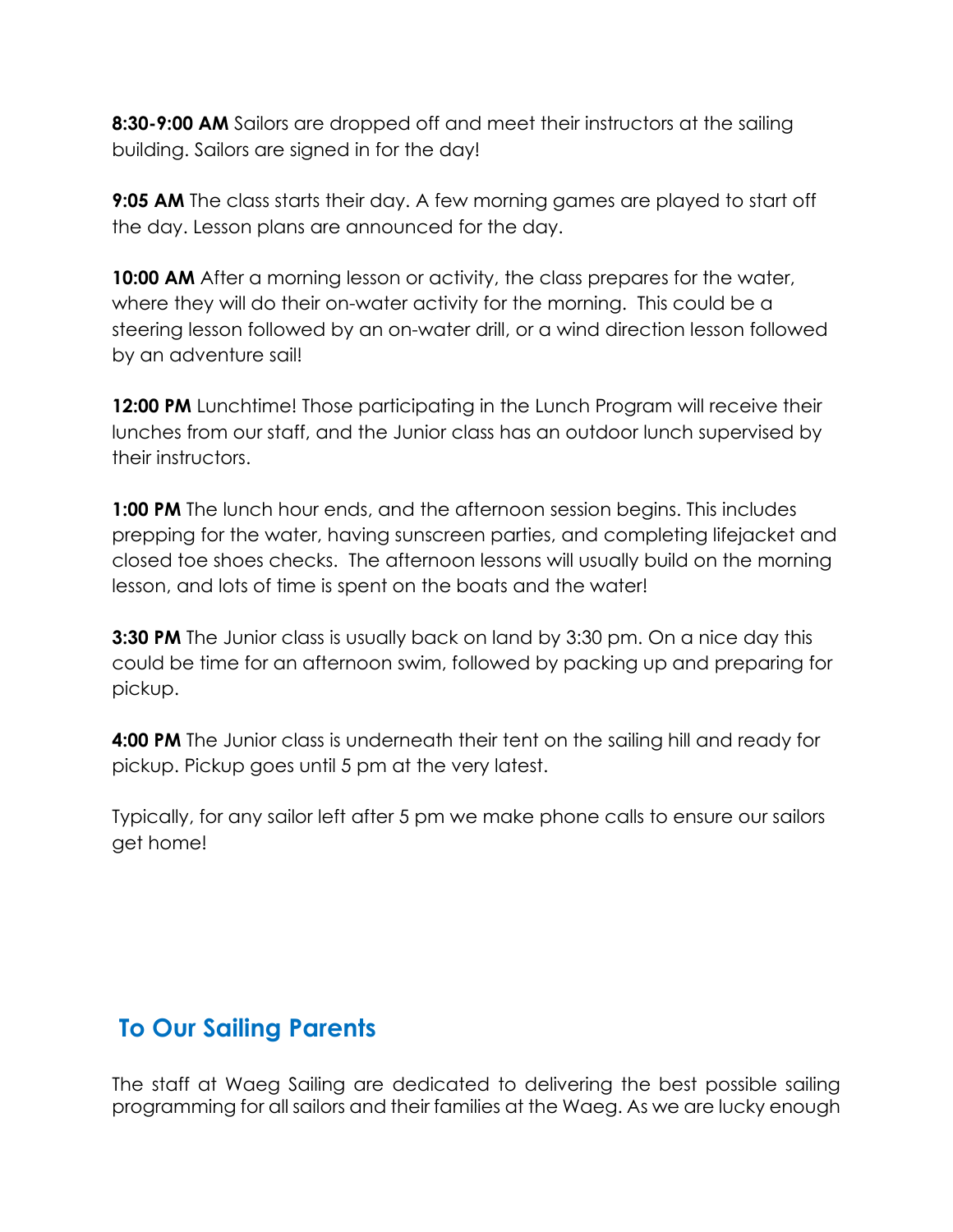to be a part of the larger Waegwoltic community, we value the input of any involved or interested individuals. We appreciate that parents of sailors remain supportive of their child's sailing education and experience at Waeg Sailing. We ask that parents follow a few guidelines to ensure that staff and families alike are well-prepared for the summer, so that we can focus on delivering the best possible Sailing Camp every session.

Please encourage a positive attitude and an excitement for sailing. In many cases, learning a new sport can be daunting or discouraging, but parental support can make a huge difference in facilitating a positive experience. Encourage your child to play by the rules!

We ask that parents and sailors do their best to schedule appointments and other commitments around sailing camp, so as not to interrupt the delivery of sailing lessons; however, we understand that this is not always possible. The more notice your child's instructors have, the better, so please give us a heads up as soon as you are aware of a conflict. If, for whatever reason, you require your child to be pulled out of camp during the day, dropped off late, or picked up early, please let us know at your earliest convenience by emailing sailing@waegwoltic.ca, or letting your child's coach know at the beginning of the day.

Our Junior Sailing program has been running for many years now and has slowly been developed and improved. We are always looking to improve, and willing accept constructive criticism; we love to hear our "done wells and do betters"!

# **Waeg Sailing Discipline Policy**

Disciplinary action for sailors is handled on a case-by-case basis, and parents will be involved once your child's instructor deems it necessary. In most cases, parents will be informed of their child's misdemeanor at the end of the day. In more serious cases, parents will be called during the day, or, in severe cases, we will require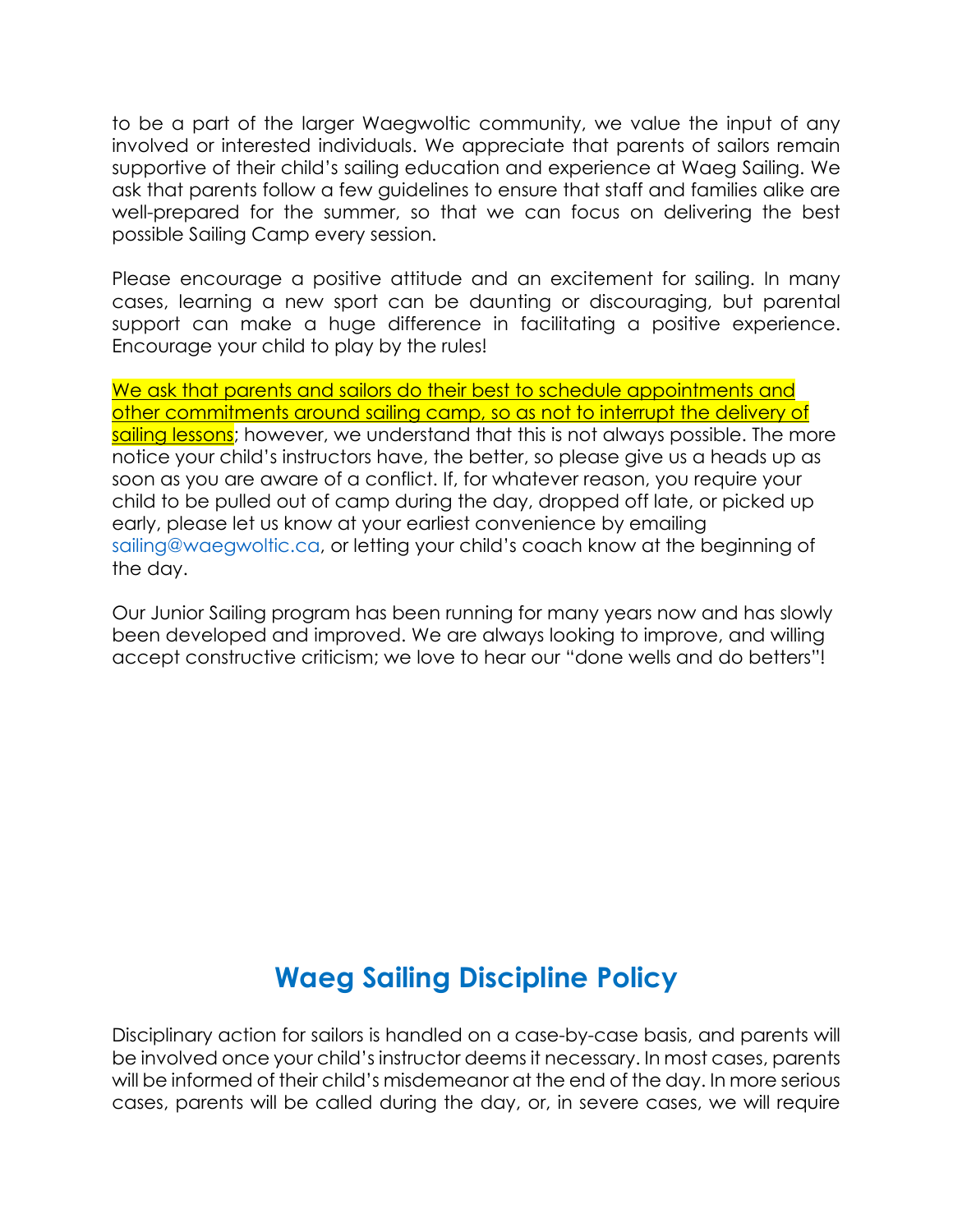parents to come to the Waeg to discuss the conduct or pick up their child from sailing programming. These are very rare circumstances, but must be dealt with swiftly and effectively, with parents and our coaches working together to find the best solution to any issue.

# **3 Strike Policy**

Listed below are the disciplinary procedures for sailors who are exhibiting unacceptable behaviour. We have three strikes for this, and if a sailor receives three strikes they are removed from the program.

Unacceptable behaviour we do not tolerate can be:

- Bullying, both verbal and physical
- Swearing or use of inappropriate language
- Failure to listen to instructions from Sailing Staff
- Disobeying Waeg Sailing Rules

**Strike 1: Verbal Warning** – Instructor will go over the behaviour with the sailor(s) to discuss why it might be disruptive/harmful for others and what can be done to make it right. The sailor will also be taken to the Sailing Office to speak with the Head Instructor who will hand out strike 1.

**Strike 2: Written Warning** – If behaviour continues, a parent or guardian will be notified of their child's behaviour and discuss. The sailor is once again taken to the Sailing Office to meet with the Head Instructor to discuss their behaviour and the sailor will receive their second strike.

The Head Coach and the sailor's instructor will speak with the sailor and their parent/guardian to discuss behaviour and possible solutions. A behavioural incident report will be made that will need to be signed by a parent/guardian and handed to the General Manager.

**Strike 3: Meeting** – If behaviour persists, the Head Coach, Programs Manager, and Parents/Guardians will work with together to discuss the sailor's future in Sailing. In some cases, the sailor may be removed from the Program entirely.

#### **Termination of Childcare Space**

The Waegwoltic Club recognizes that some summer camps are not always appropriate for all children. Many supports are put into place to create a happy and successful placement for all children. In cases of severe behaviour issues, it may be necessary to terminate the camper from the childcare space. A decision to terminate a child's space will be made in consultation with parents. The